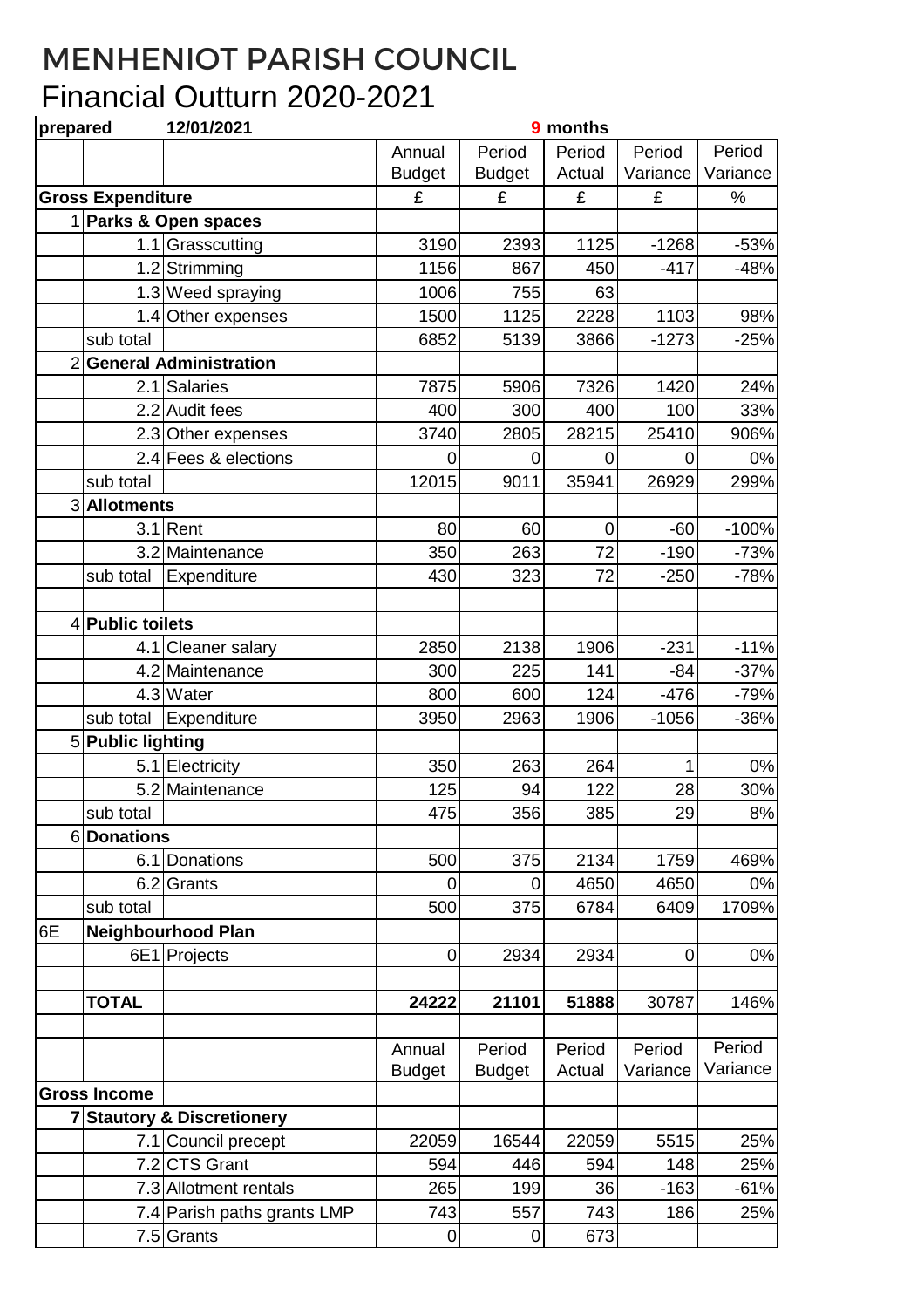|              | 7.6 Fees & Other Income | 61    | 461   | 5     | $-41$    | 0%      |
|--------------|-------------------------|-------|-------|-------|----------|---------|
|              | 7.7 Bank interest       | 500   | 375I  | 277   |          | 0%      |
|              | 7.8 Miscellaneous       |       |       | 35283 | $-35283$ | 0%      |
| <b>TOTAL</b> |                         | 24222 | 18167 | 59769 | $-35547$ | $-147%$ |